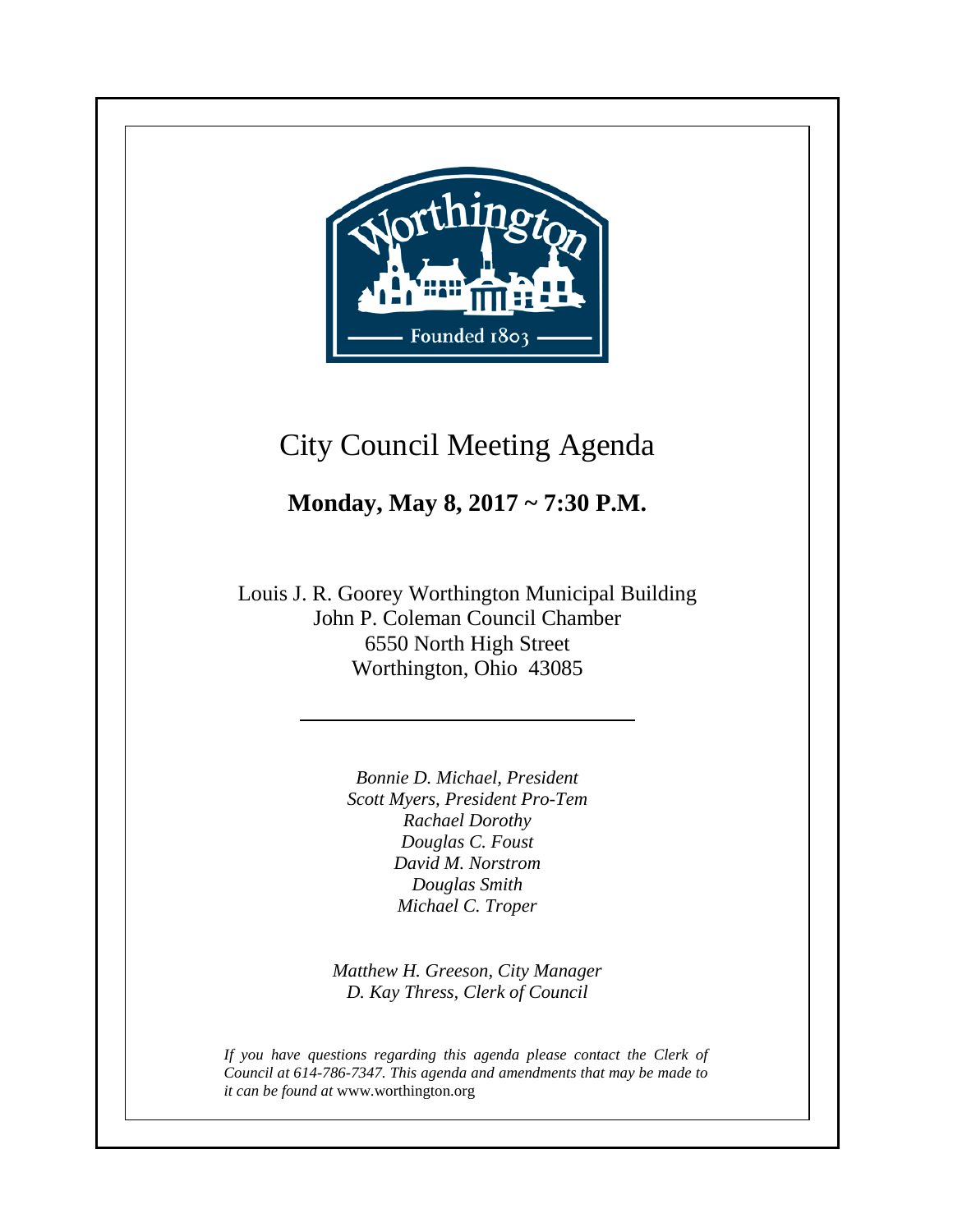# **CALL TO ORDER**

Roll Call

Pledge of Allegiance

#### **REPORTS OF CITY OFFICIALS**

Policy Item(s)

- **1) Parks Master Plan**
- **2) Proposed 2017 Street Improvement Program**

### Information Item(s)

- **3) Community Center HVAC Improvements – Design Build Process**
- **4) Financial Report**

#### **REPORTS OF COUNCIL MEMBERS**

**OTHER**

**EXECUTIVE SESSION**

**ADJOURNMENT**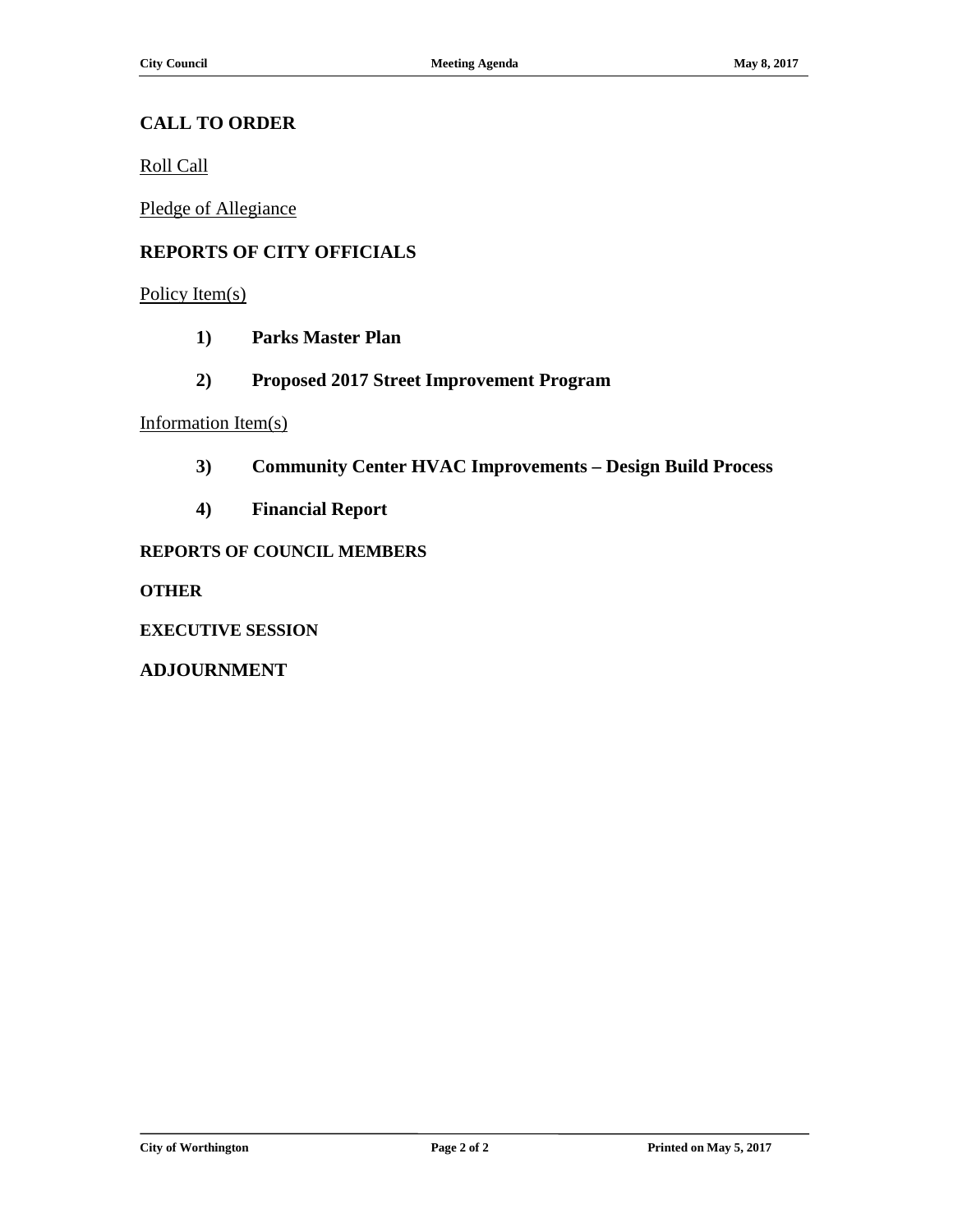

**Office of the City Manager** 

# **City Manager Report to City Council for the Meeting of Monday, May 8, 2017**

# **REPORTS OF CITY OFFICIALS**

#### Policy Item(s)

#### **1) Parks Master Plan**

The Parks & Recreation Commission has completed their Parks Master Plan process and the document was distributed at the City Council meeting on May  $1<sup>st</sup>$ . It is available on the Parks & Recreation Commission section of the City's website at [www.worthington.org/259/Parks-](http://www.worthington.org/259/Parks-Recreation-Commission)[Recreation-Commission.](http://www.worthington.org/259/Parks-Recreation-Commission) Staff and representatives of the Commission will provide an overview of the plan, answer questions and seek City Council approval of the plan. Additional information is included in the attached memorandum from the Director of Parks & Recreation.

# **2) Proposed 2017 Street Improvement Program**

Service & Engineering staff will make a brief presentation outlining some new approaches to management and implementation of the City's Street program. They will review a revised evaluation approach, as well as some cost effective maintenance preservation techniques to be utilized in 2017 and future years. Possible dates for a tour of 2017 proposed Street Improvement Program work will be discussed as part of the presentation.

#### Information Item(s)

# **3) Community Center HVAC Improvements – Design Build Process**

The Capital Improvements Program (CIP) includes funding for HVAC improvements at the Community Center, which were originally identified in a study conducted in 2015. Staff recommends these improvements be implemented through the design build process. This is a process that is newly available to the City as a result of the recent changes to the City Charter. Staff will provide an overview of how the design build process works and how it will be utilized for the HVAC improvements.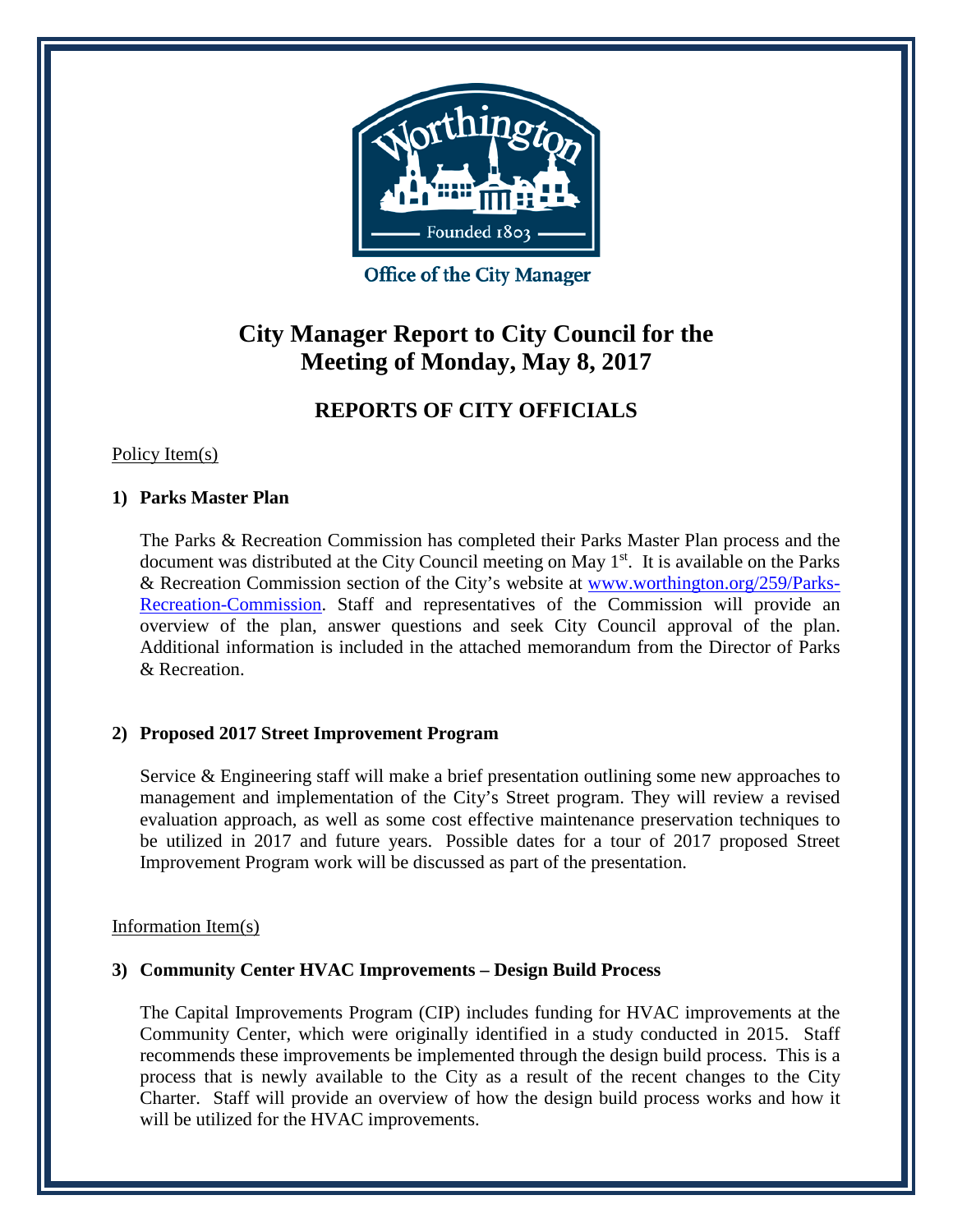# **4) Financial Report**

The Finance Director will present the Financial Report for the month of April, which is attached.

# **EXECUTIVE SESSION**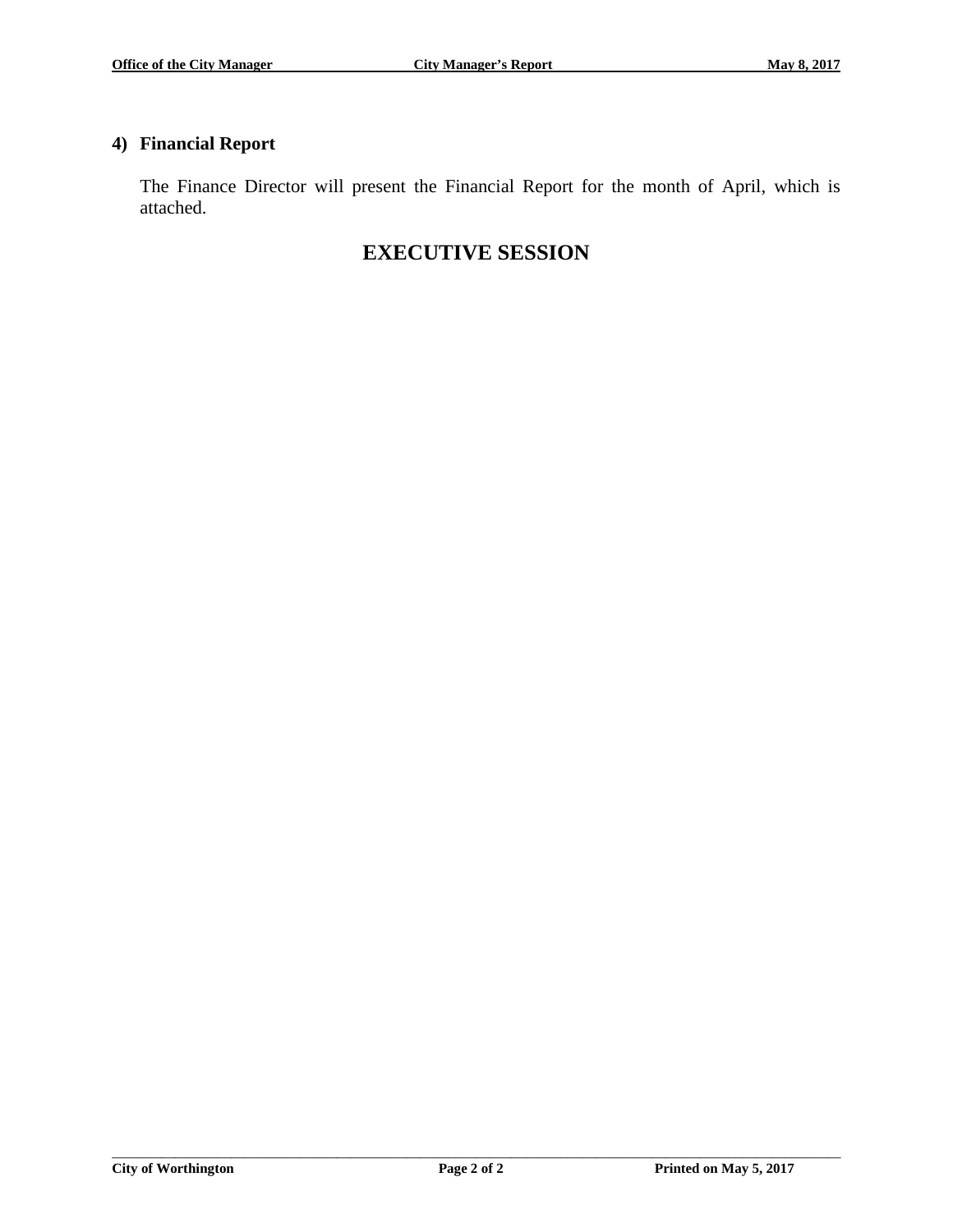

# **MEMORANDUM**

TO: Matthew H. Greeson, City Manager

FROM: Darren Hurley, Parks & Recreation Director

DATE: May 3, 2017

SUBJECT: Parks Master Plan Presentation

The Parks and Recreation Commission has completed their Parks Master Planning process and are prepared to present their recommendations at the May 8 City Council meeting. The plan was distributed to Council members at their May 1 meeting.

\_\_\_\_\_\_\_\_\_\_\_\_\_\_\_\_\_\_\_\_\_\_\_\_\_\_\_\_\_\_\_\_\_\_\_\_\_\_\_\_\_\_\_\_\_\_\_\_\_\_\_\_\_\_\_\_\_\_\_\_\_\_\_\_\_\_\_\_\_\_\_\_\_\_\_\_\_\_

The planning process has included public feedback, park tours, benchmarking, open houses, prioritization exercises and considerable review over a two year period of time. The result is a plan which provides prioritized recommendations for each park as well as the overall park system.

Commission members and staff will be giving a presentation and overview of the plan and will be prepared to answer questions from Council members as we work towards Council adoption of the Parks Master Plan.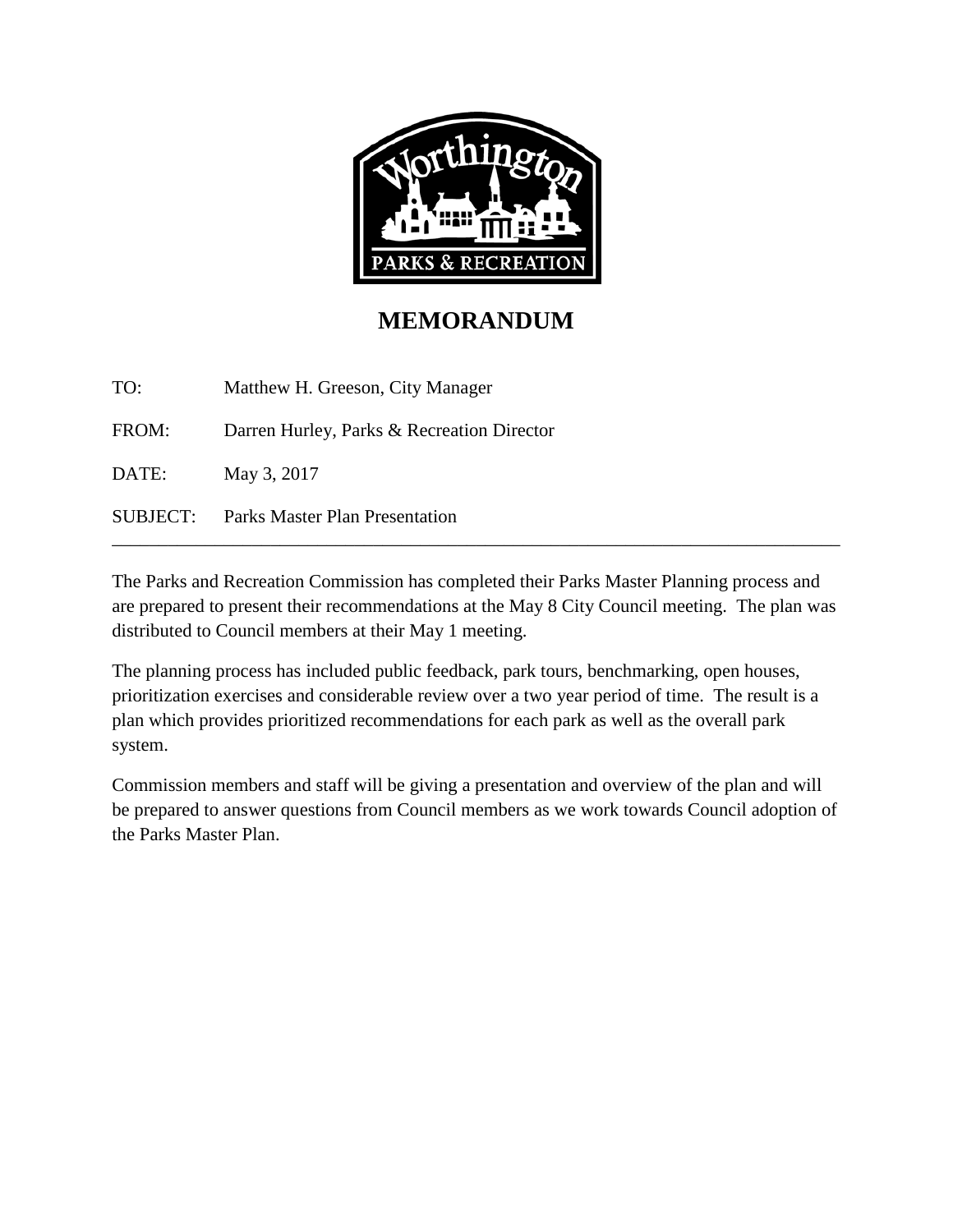# Department of Finance

# April 2017 Financial Report

# Quick Facts



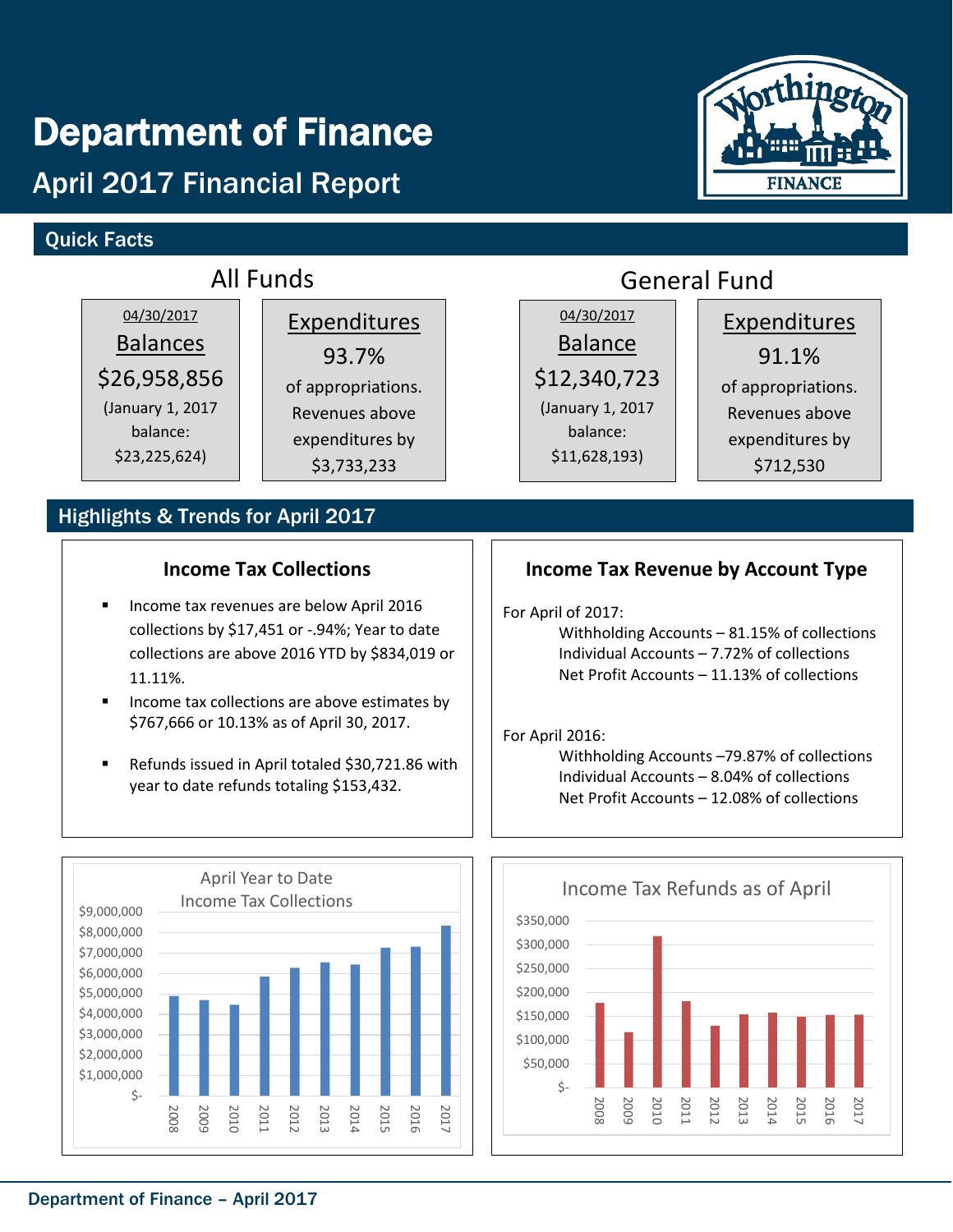

# Highlights & Trends for April (continued)



# Notable Initiatives & Activities

- Fund balances for all funds increased from \$23,225,624 on January 1, 2017 to \$26,958,856 as of April 30, 2017, with year to date revenues exceeding expenditures for all funds by \$3,733,233.
- For the month of April, fund balances for all funds increased from \$26,918,803 as of April 1, 2017 to \$26,958,856 as of April 30, 2017, with revenues exceeding expenditures by \$40,053.
- Year to date revenues for all funds are below 2016 revenues by -\$896,243 (excluding bond proceeds) and above estimates by \$885,245. Total revenues include \$3,960,000 in bond issuance proceeds received in January 2017.
- Expenditures for all funds tracked at 93.7% of anticipated expenditure levels for the month of April.
- The General Fund balance increased from \$11,628,193 as of January 1, 2017 to \$12,340,723 as of April 30, 2017, with revenues exceeding expenditures by \$712,530.
- For the month of April, the General Fund balance deceased from \$12,460,269 on April 1, 2017 to \$12,340,723 as of April 30, 2017, with expenditures exceeding revenues by \$119,546.
- General Fund revenues are above 2016 revenues by \$741,633 and above estimates by \$626,107 or 7.14%.
- General Fund Expenditures tracked at 91.13% of anticipated expenditure levels for the month of April 2017.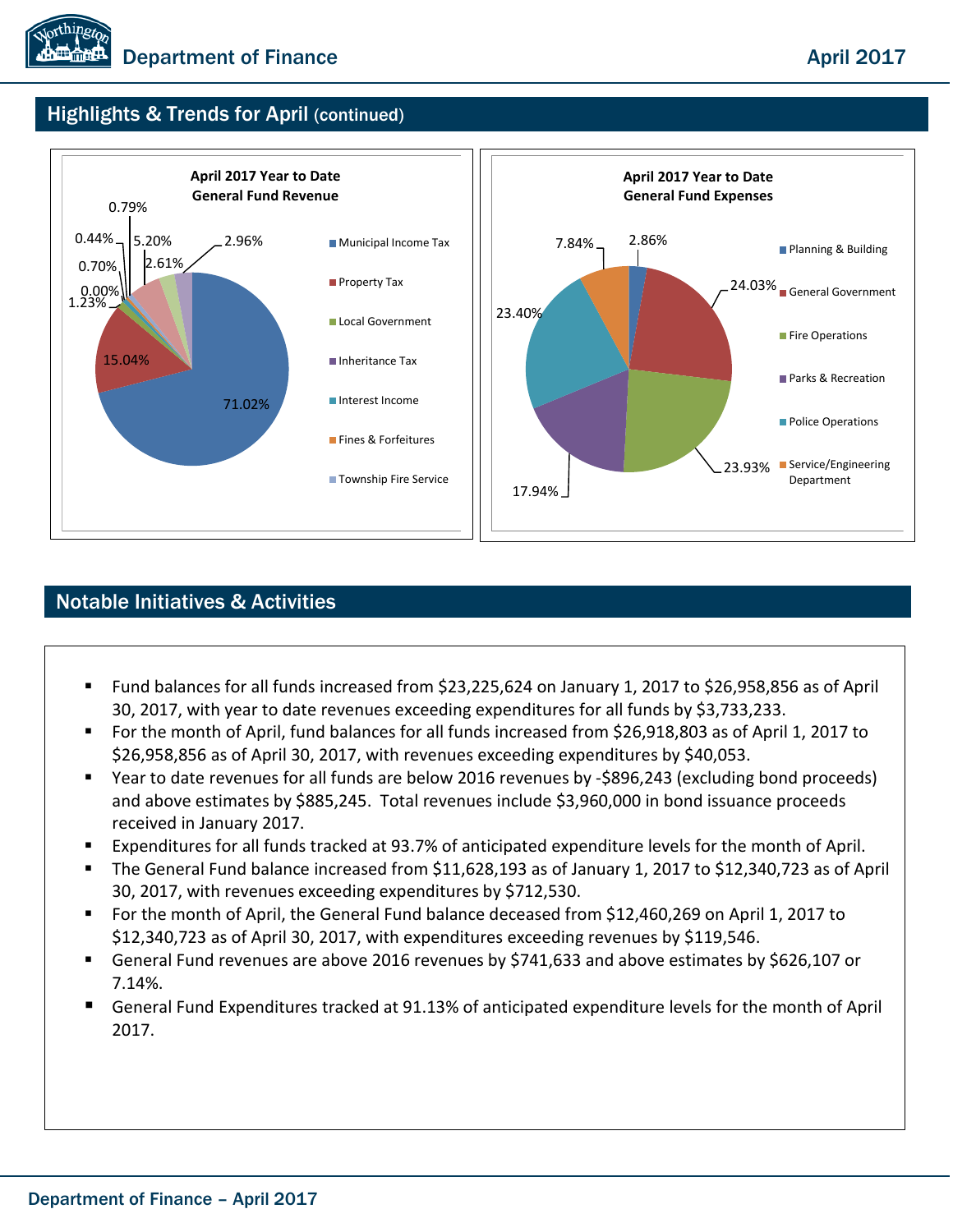

# Financial Tracking



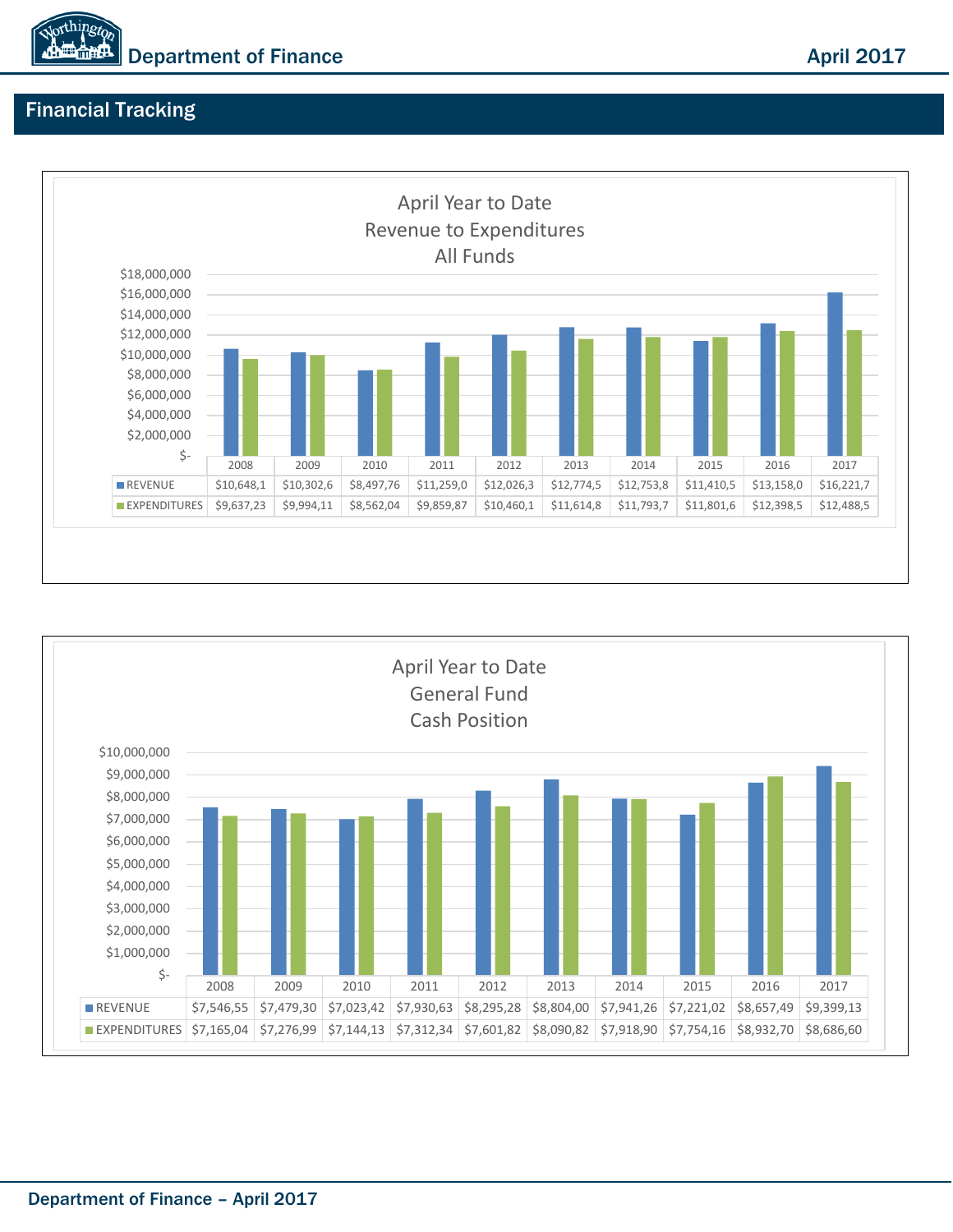# **April 2017 Cash Reconciliation**

| <b>Total Fund Balances:</b>                                                                                                                                                                                                                                                                                                                                                   |                                | \$26,958,856.23 |  |
|-------------------------------------------------------------------------------------------------------------------------------------------------------------------------------------------------------------------------------------------------------------------------------------------------------------------------------------------------------------------------------|--------------------------------|-----------------|--|
| <b>Depository Balances:</b>                                                                                                                                                                                                                                                                                                                                                   |                                |                 |  |
| <b>General Account:</b><br><b>EMS Lock Box:</b><br><b>Total Bank Balances:</b>                                                                                                                                                                                                                                                                                                | \$7,642,760.05<br>2,088,104.05 | \$9,730,864.10  |  |
| <b>Investment Accounts:</b><br><b>Certificates of Deposits:</b><br>\$6,159,780,78<br>Certificates of Deposits (EMS)<br>2,100,000.00<br>Star Ohio/Star Plus<br>1,229,445.82<br>Fifth Third MMKT/CDs<br>7,382,192.13<br><b>Bicentennial Fund CD</b><br>69,988.00<br>J.K. Memorial Library CD<br>12,219.32<br>CF Bank MMKT/CD<br>272,836.08<br><b>Total Investment Accounts:</b> |                                | \$17,226,462.13 |  |
| Petty Cash/Change Fund:                                                                                                                                                                                                                                                                                                                                                       |                                | 1,530.00        |  |
| Total Treasury Balance as of April 30, 2017                                                                                                                                                                                                                                                                                                                                   |                                | \$26,958,856.23 |  |
| Total Interest Earnings as of April 30, 2017                                                                                                                                                                                                                                                                                                                                  |                                | \$<br>66,818.77 |  |
| Average Interest Earnings                                                                                                                                                                                                                                                                                                                                                     | .79%                           |                 |  |

### **Debt Statement**

| <b>Issuance</b> | <b>Purpose</b>                      | <b>Maturity</b> | <u>Rate</u> | <b>Principal Balance</b> |  |  |  |
|-----------------|-------------------------------------|-----------------|-------------|--------------------------|--|--|--|
| 2015            | 2015 Refunding Bonds                | December 2021   | 1.62%       | \$3,780,000.00           |  |  |  |
| 2017            | 2017 Various Purpose Bonds          | December 2032   | 2.21%       | \$3,960,000.00           |  |  |  |
| 2008            | OPWC 0% Loan - ADA Ramps            | December 2028   | 0%          | 89,815.69                |  |  |  |
| 2015            | OPWC 0% Loan - Kenyonbrook          | December 2045   | 0%          | 582,175.16               |  |  |  |
|                 |                                     |                 |             |                          |  |  |  |
|                 | <b>Total Principal Debt Balance</b> |                 |             | \$8,411,990.85           |  |  |  |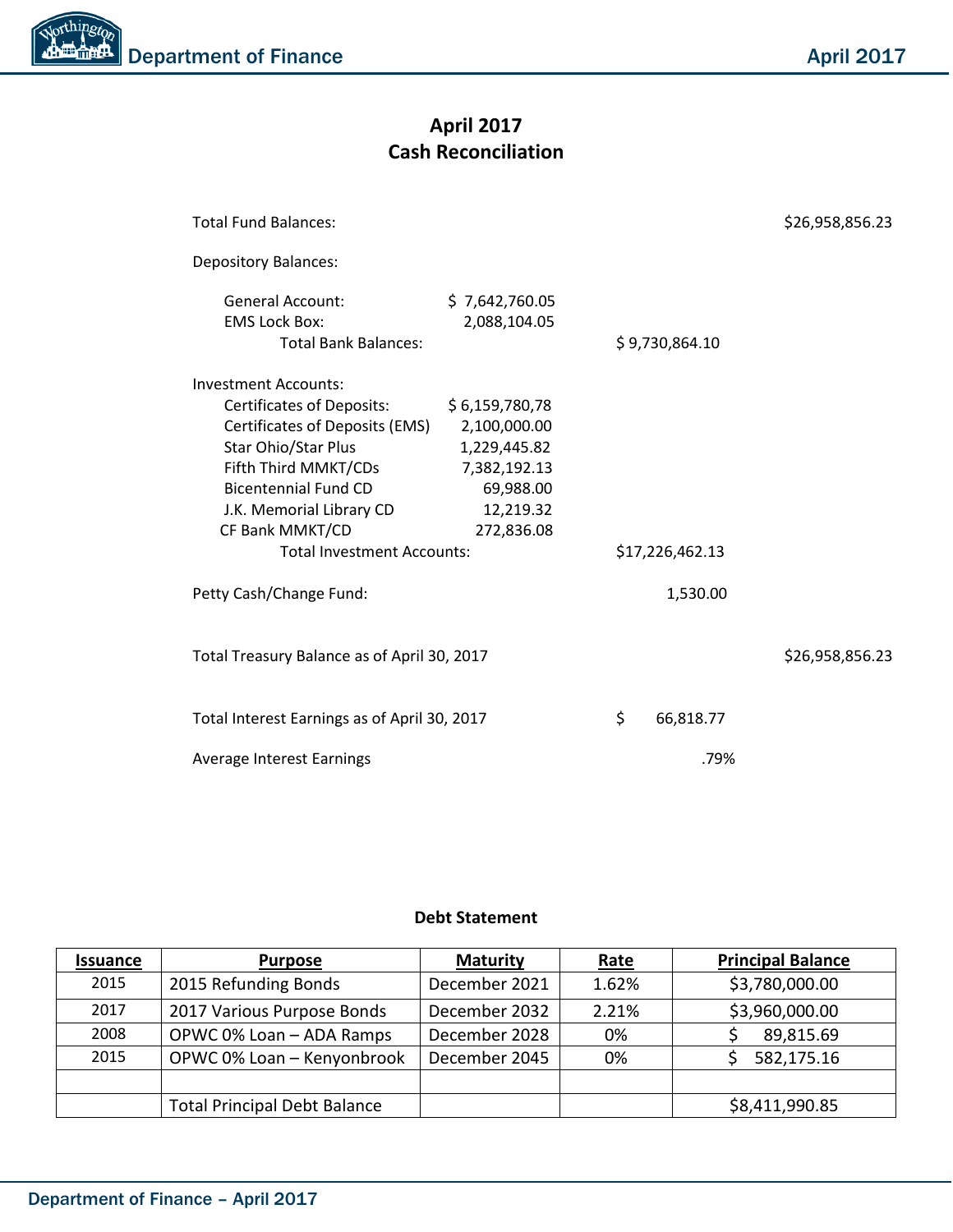# **City of Worthington Fund Summary Report as of April 30, 2017**

|     | <b>FUND</b>                                            | 1/1/2017<br><b>Beginning</b><br><b>Balance</b> | Year to Date<br><b>Actual Revenue</b> | <b>Year to Date</b><br>Actual<br><b>Expenses</b> | 04/30/2017<br><b>Fund Balance</b> |
|-----|--------------------------------------------------------|------------------------------------------------|---------------------------------------|--------------------------------------------------|-----------------------------------|
| 101 | <b>General Fund</b>                                    | \$11,628,193.32                                | \$9,399,132.48                        | \$8,686,602.61                                   | \$12,340,723.19                   |
| 202 | <b>Street M&amp;R</b>                                  | \$10,387.29                                    | \$310,496.40                          | \$268,931.22                                     | \$51,952.47                       |
| 203 | State Highway                                          | \$13,097.82                                    | \$37,067.29                           | \$36,106.43                                      | \$14,058.68                       |
| 204 | Water                                                  | \$102,962.81                                   | \$19,071.15                           | \$25,032.33                                      | \$97,001.63                       |
| 205 | Sewer                                                  | \$95,484.24                                    | \$17,790.64                           | \$29,678.00                                      | \$83,596.88                       |
| 212 | <b>Police Pension</b>                                  | \$426,257.67                                   | \$93,630.71                           | \$216,034.62                                     | \$303,853.76                      |
| 214 | <b>Law Enforcement Trust</b>                           | \$57,707.10                                    | \$2,281.89                            | \$527.17                                         | \$59,461.82                       |
| 215 | Municipal MV License Tax                               | \$196,426.59                                   | \$40,178.73                           | \$0.00                                           | \$236,605.32                      |
| 216 | Enforcement/Education                                  | \$47,872.48                                    | \$182.44                              | \$0.00                                           | \$48,054.92                       |
| 217 | <b>Community Technology</b>                            | \$80,000.00                                    | \$0.00                                | \$0.00                                           | \$80,000.00                       |
| 218 | <b>Court Clerk Computer</b>                            | \$228,450.54                                   | \$3,318.00                            | \$483.45                                         | \$231,285.09                      |
| 219 | <b>Economic Development</b>                            | \$602,171.72                                   | \$32,410.69                           | \$177,136.61                                     | \$457,445.80                      |
| 220 | <b>FEMA Grant</b>                                      | \$8,934.79                                     | \$0.00                                | \$8,934.79                                       | \$0.00                            |
| 221 | Law Enf CED                                            | \$0.00                                         | \$7,480.00                            | \$0.00                                           | \$7,480.00                        |
| 224 | Parks & Rec Revolving                                  | \$289,595.52                                   | \$456,869.31                          | \$226,307.47                                     | \$520,157.36                      |
| 229 | <b>Special Parks</b>                                   | \$22,746.26                                    | \$5,418.50                            | \$0.00                                           | \$28,164.76                       |
| 253 | 2003 Bicentennial                                      | \$71,022.84                                    | \$0.00                                | \$0.00                                           | \$71,022.84                       |
| 306 | <b>Trunk Sewer</b>                                     | \$375,148.78                                   | \$0.00                                | \$0.00                                           | \$375,148.78                      |
| 308 | Capital Improvements                                   | \$7,139,920.77                                 | \$4,074,100.02                        | \$1,167,855.11                                   | \$10,046,165.68                   |
| 313 | <b>County Permissive Tax</b>                           | \$0.00                                         | \$0.00                                | \$0.00                                           | \$0.00                            |
| 409 | <b>General Bond Retirement</b>                         | \$1,348,041.39                                 | \$1,616,750.29                        | \$1,614,414.94                                   | \$1,350,376.74                    |
| 410 | Special Assessment Bond                                | \$278,447.93                                   | \$0.00                                | \$0.00                                           | \$278,447.93                      |
| 825 | <b>Accrued Acreage Benefit</b>                         | \$58,800.93                                    | \$0.00                                | \$0.00                                           | \$58,800.93                       |
| 830 | <b>OBBS</b>                                            | \$2,103.12                                     | \$1,119.86                            | \$1,234.76                                       | \$1,988.22                        |
| 838 | Petty Cash                                             | \$1,530.00                                     | \$0.00                                | \$0.00                                           | \$1,530.00                        |
| 910 | Worthington Sta TIF<br>Worthington Place (The Heights) | \$40.40                                        | \$18,352.32                           | \$15,548.78                                      | \$2,843.94                        |
| 920 | TIF                                                    | \$140,279.20                                   | \$86,128.03                           | \$13,717.74                                      | \$212,689.49                      |
|     | <b>Total All Funds</b>                                 | \$23,225,623.51                                | \$16,221,778.75                       | \$12,488,546.03                                  | \$26,958,856.23                   |